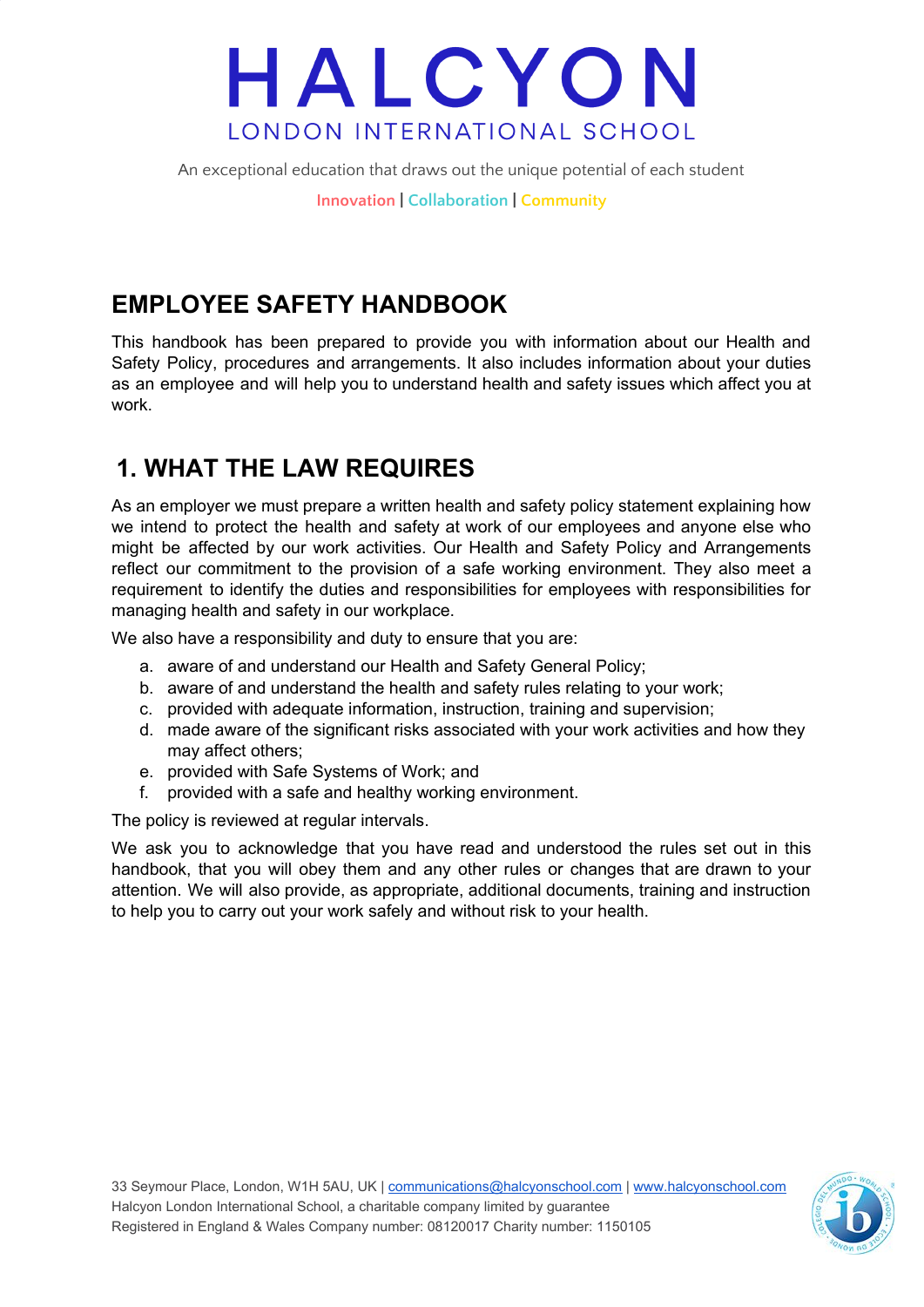An exceptional education that draws out the unique potential of each student

**Innovation | Collaboration | Community**

## **2. Health and Safety General Policy Statement**

Halcyon London International School recognises that it has responsibilities for the health and safety of our workforce whilst at work and others who could be affected by our work activities. We will assess the hazards and risks faced by our workforce in the course of their work and take action to control those risks to an acceptable, tolerable level.

Our Managers and Supervisors are made aware of their responsibilities and required to take all reasonable precautions to ensure the safety, health and welfare of our workforce and anyone else likely to be affected by the operation of our business.

This business intends meeting its legal obligations by providing and maintaining a safe and healthy working environment so far as is reasonably practicable. This will be achieved through:

- a. providing leadership and adequate control of identified health and safety risks;
- b. consulting with our employees on matters affecting their health and safety;
- c. providing and maintaining safe plant and equipment;
- d. ensuring the safe handling and use of substances;
- e. providing information, instruction and training where necessary for our workforce, taking account of any who do not have English as a first language;
- f. ensuring that all workers are competent to do their work, and giving them appropriate training;
- g. preventing accidents and cases of work-related ill health;
- h. actively managing and supervising health and safety at work;
- i. having access to competent advice;
- j. aiming for continuous improvement in our health and safety performance and management through regular (at least annual) review and revision of this policy; and
- k. the provision of the resource required to make this policy and our health and safety arrangements effective.

We also recognise:

- l. our duty to co-operate and work with other employers when we work at premises or sites under their control to ensure the continued health and safety of all those at work; and
- m. our duty to co-operate and work with other employers and their workers, when their workers come onto our premises or sites to do work for us, to ensure the health and safety of everyone at work.

To help achieve our objectives and ensure our employees recognise their duties under health and safety legislation whilst at work, we will also remind them of their duty to take reasonable care for themselves and for others who might be affected by their activities. These duties are explained on first employment at induction and also set out in an Employee Safety Handbook, given to each employee, which sets out their duties and includes our

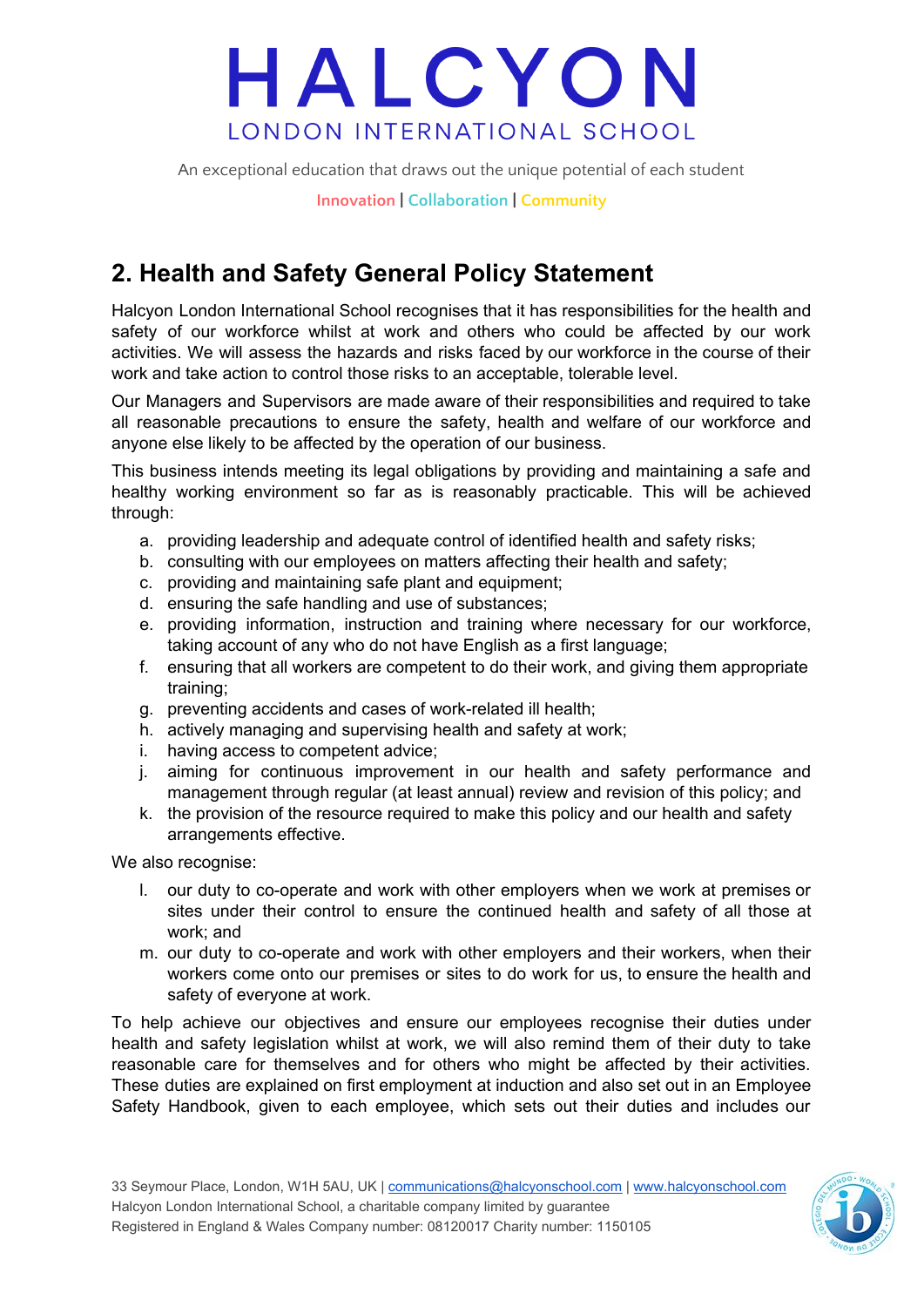

An exceptional education that draws out the unique potential of each student

**Innovation | Collaboration | Community**

specific health and safety rules.

In support of this policy we have prepared a responsibility chart and specific arrangements. A signed and dated copy of this policy is available from your manager by request.

### **3. HEALTH AND SAFETY ORGANISATION**

In support of our Health and Safety Policy the Board of Trustees have identified key personnel for its implementation and allocated specific responsibilities as set out here and in the following pages.



### **4. RESPONSIBILITIES**

This Responsibility Table shows the allocation of responsibility for particular health and safety issues to named people or management positions.

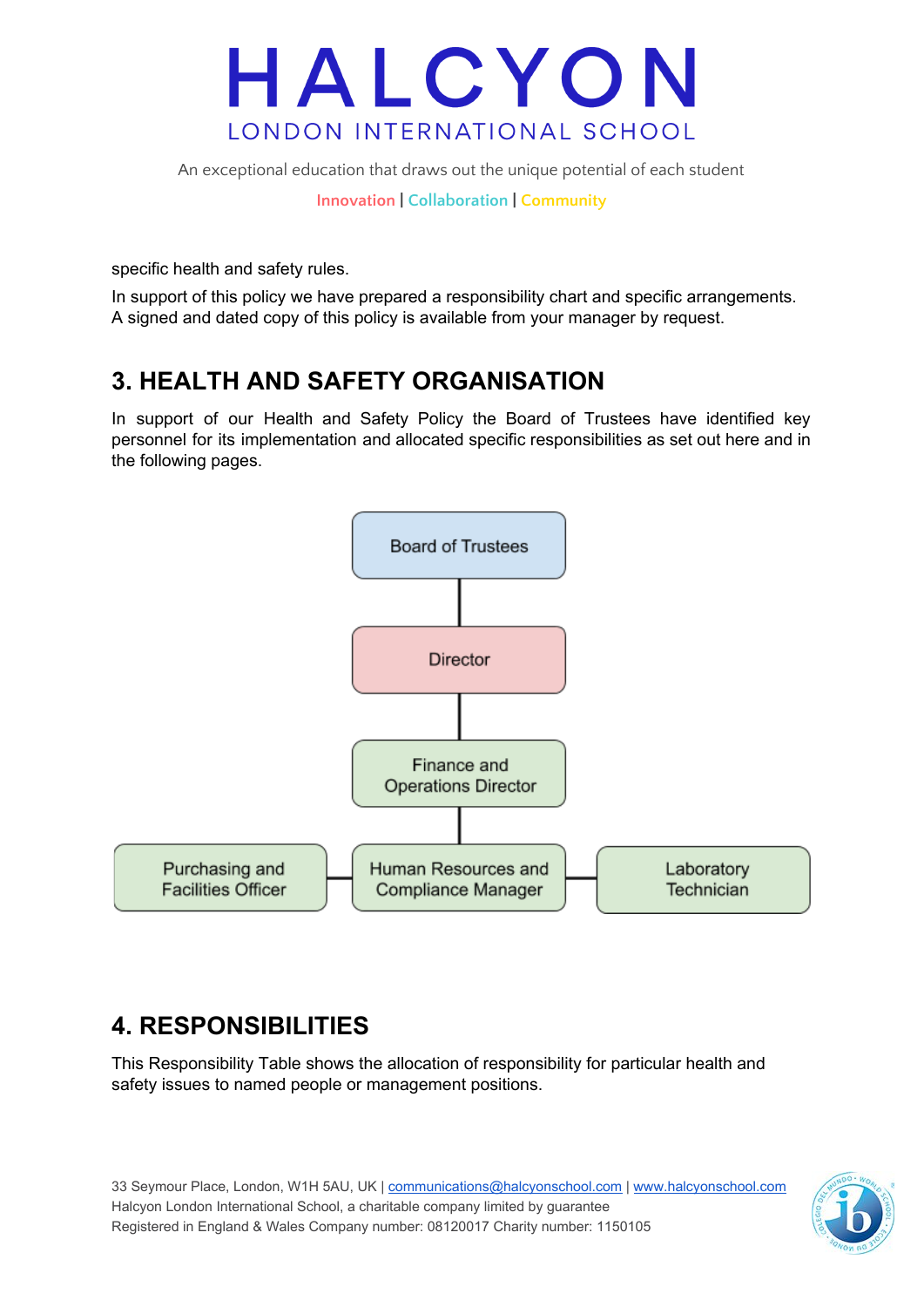An exceptional education that draws out the unique potential of each student

**Innovation | Collaboration | Community**

#### *Key*

- *BT - Board of Trustees*
- *D - Director*
- *FOD - Finance and Operations Director*
- *HR - Human Resources and Compliance Manager*
- *PFO - Purchasing and Facilities Officer*
- *LT - Lab Technician*

| <b>Safety arrangements</b>                                 | <b>BT</b>    | D            | <b>FOD</b> | HR | <b>PFO</b> | LT |
|------------------------------------------------------------|--------------|--------------|------------|----|------------|----|
| Managing Safety & Health at Work                           | $\checkmark$ | $\checkmark$ |            |    |            |    |
| Accident, Incident, III Health Reporting and Investigation |              | ✓            | ✓          |    |            |    |
| Workplace H&S Consultation - One-to-one                    |              | ✓            | J          | ✓  |            |    |
| Risk Assessment and Hazard Reporting                       |              | ✔            |            |    |            |    |
| Substance & Alcohol Abuse                                  |              | ✓            |            |    |            |    |
| Purchasing                                                 |              | ✓            | J          |    |            |    |
| New and Expectant Mothers                                  |              | ✔            |            | ✔  |            |    |
| Lone Working                                               |              |              |            |    |            |    |
| Health & Safety Training                                   |              | ✔            |            |    |            |    |
| Health & Safety of Visitors                                |              | $\checkmark$ |            |    |            |    |
| <b>Personal Protective Equipment</b>                       |              |              |            |    |            |    |
| <b>Employing Agency and Temporary Staff</b>                |              | ✓            |            |    |            |    |
| Safe Systems of Work                                       |              | ✔            | ✓          |    |            |    |
| Action on Enforcing Authority Reports                      | ✓            | ✔            |            |    |            |    |
| <b>Equality and Disability Discrimination Compliance</b>   |              |              |            |    |            |    |

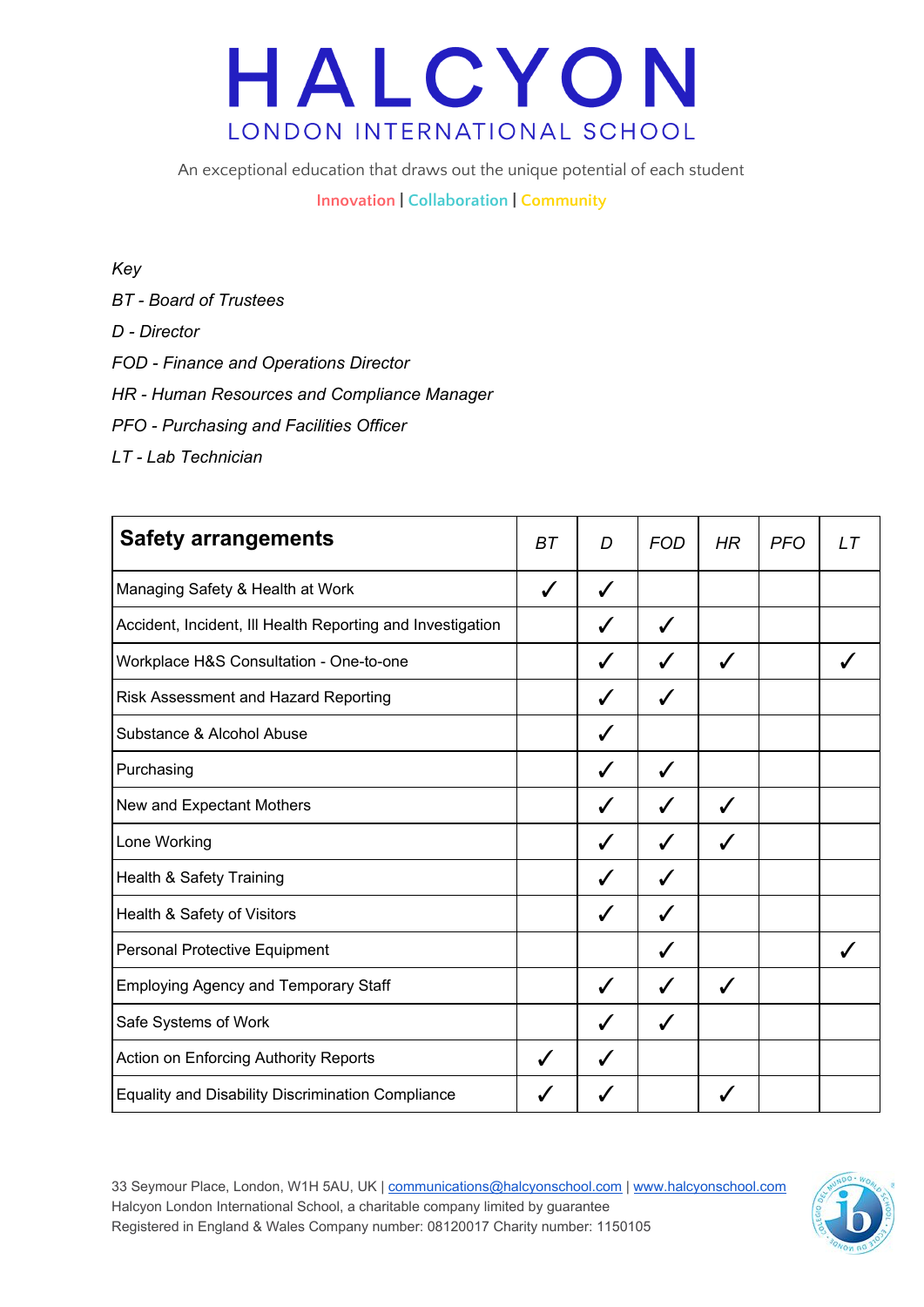An exceptional education that draws out the unique potential of each student

#### **Innovation | Collaboration | Community**

| H&S Information for Employees                                     |              |              | J            |              |   |  |
|-------------------------------------------------------------------|--------------|--------------|--------------|--------------|---|--|
| Fire Safety - Arrangements and Procedures                         |              | J            | ✔            |              |   |  |
| <b>First Aid</b>                                                  |              |              | ✔            |              |   |  |
| Welfare, Staff Amenities, Rest Rooms & the Working<br>Environment |              |              | ✓            | $\checkmark$ |   |  |
| Housekeeping and Cleaning                                         |              |              | J            |              | J |  |
| Pest Control                                                      |              |              |              |              | ✔ |  |
| <b>Building Services</b>                                          |              | ✓            | $\checkmark$ |              |   |  |
| The Control of Hazardous & Non Hazardous Waste                    |              |              | ✓            |              | ✓ |  |
| Access, Egress, Stairs & Floors                                   |              |              | ✔            |              |   |  |
| Windows, Glass & Glazing in the Workplace                         |              | J            | J            |              |   |  |
| Workplace Signs                                                   |              | $\checkmark$ | J            |              |   |  |
| Premises                                                          |              | J            | ✓            |              | ✓ |  |
| <b>Electrical Safety</b>                                          | $\checkmark$ | ✓            | ✓            |              |   |  |
| The Provision, Use & Maintenance of Work Equipment                |              | ✓            | ✓            |              | ✓ |  |
| <b>Hand Tools</b>                                                 |              |              | ✓            |              | ✓ |  |
| <b>Office Equipment</b>                                           |              | ✓            | ✓            |              |   |  |
| Storage of Chemical Substances & Agents                           |              |              | ✓            |              | J |  |
| Control of Flammable Liquids                                      |              |              |              |              |   |  |
| Slips, Trips & Falls                                              |              |              |              |              |   |  |
| <b>Special Events</b>                                             |              | ✓            | ✓            |              |   |  |
| The Provision & Use of Machinery                                  |              |              | ✓            |              |   |  |
| The Safe Use of Machinery                                         |              |              | ✓            |              |   |  |
| Safety in Food Preparation Environments                           |              |              |              |              |   |  |

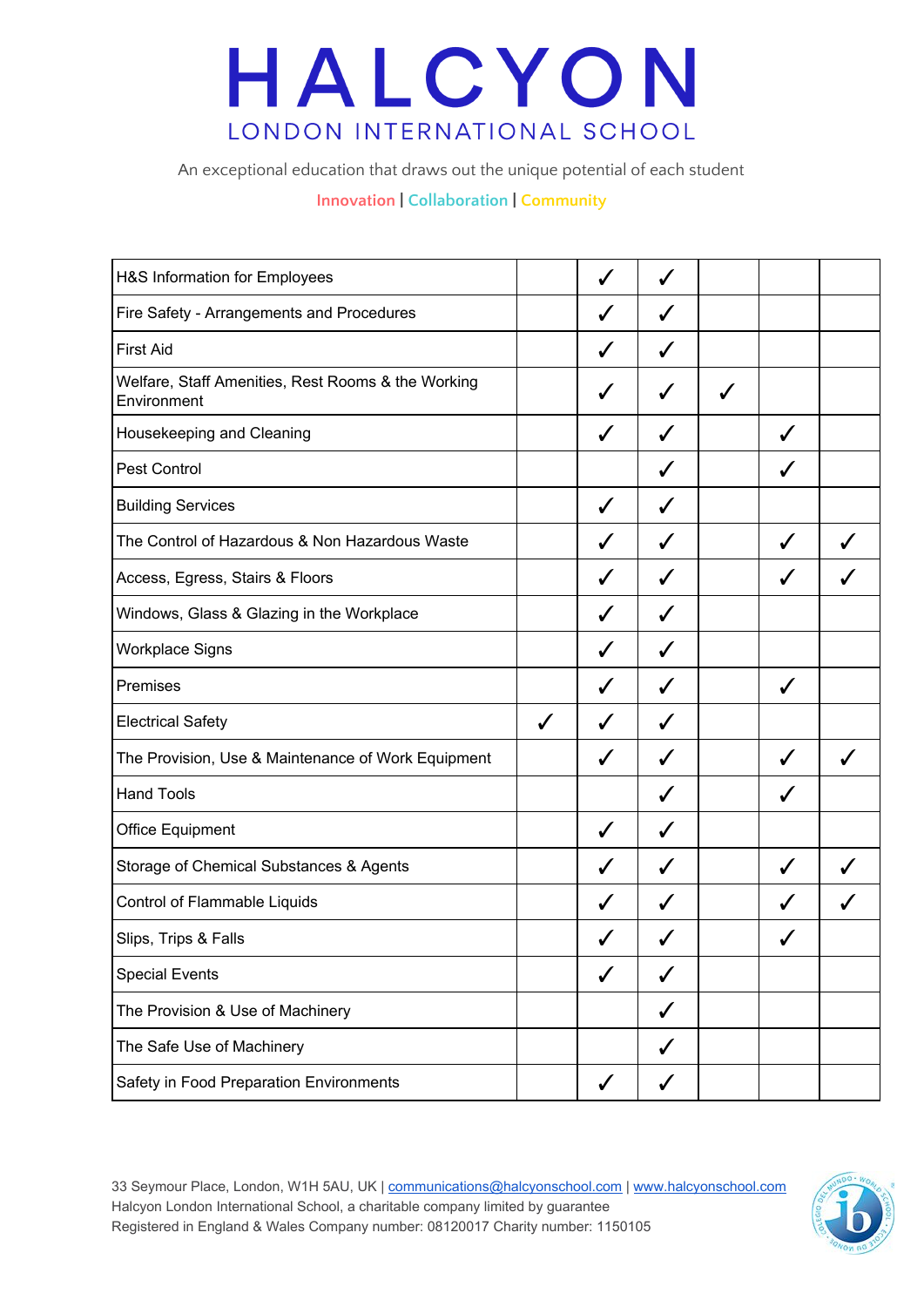An exceptional education that draws out the unique potential of each student

#### **Innovation | Collaboration | Community**

| <b>Manual Handling</b>                                        |              |              |   |  |
|---------------------------------------------------------------|--------------|--------------|---|--|
| Display Screen Equipment & DSE User Eye Tests &<br>Spectacles |              |              | ✔ |  |
| Use of Chemical Agents & Substances                           |              |              |   |  |
| Asbestos at Work-ACMs Present & No Off Site Risk              |              |              |   |  |
| Stress in the Workplace                                       |              | ✔            |   |  |
| Aggression & Violence in the Workplace                        |              | $\checkmark$ |   |  |
| Work with Children                                            | $\checkmark$ | ✓            |   |  |
| <b>Educational Visits</b>                                     |              | ✓            |   |  |
| <b>Schools &amp; Nurseries</b>                                |              |              |   |  |
| <b>Contractor Control &amp; Management</b>                    |              |              |   |  |

### **5. KEY HEALTH AND SAFETY RESPONSIBILITIES**

Health and safety legislation places specific duties on employers to make arrangements to protect the health, safety and welfare of their employees whilst at work and anyone else (visitors, contractors, etc) who might be affected by their business activity.

To help us comply with these duties we have assigned specific health and safety responsibilities to Key Personnel as shown on the previous page.

In addition, we have a health and safety management system that includes:

- a. our Health and Safety Policy;
- b. safety responsibilities for key personnel;
- c. safety arrangements to deal with health and safety issues in our workplace;
- d. risk assessments;
- e. procedures to deal with emergencies;
- f. employee safety rules; and
- g. additional information such as documented Safe Systems of Work, specific safety rules and fire precautions, are also provided.

Other health and safety information provided to employees includes:

- h. the official Health and Safety Law poster;
- i. a current Employer's Liability Insurance Certificate;
- j. health and safety booklets and information sheets;

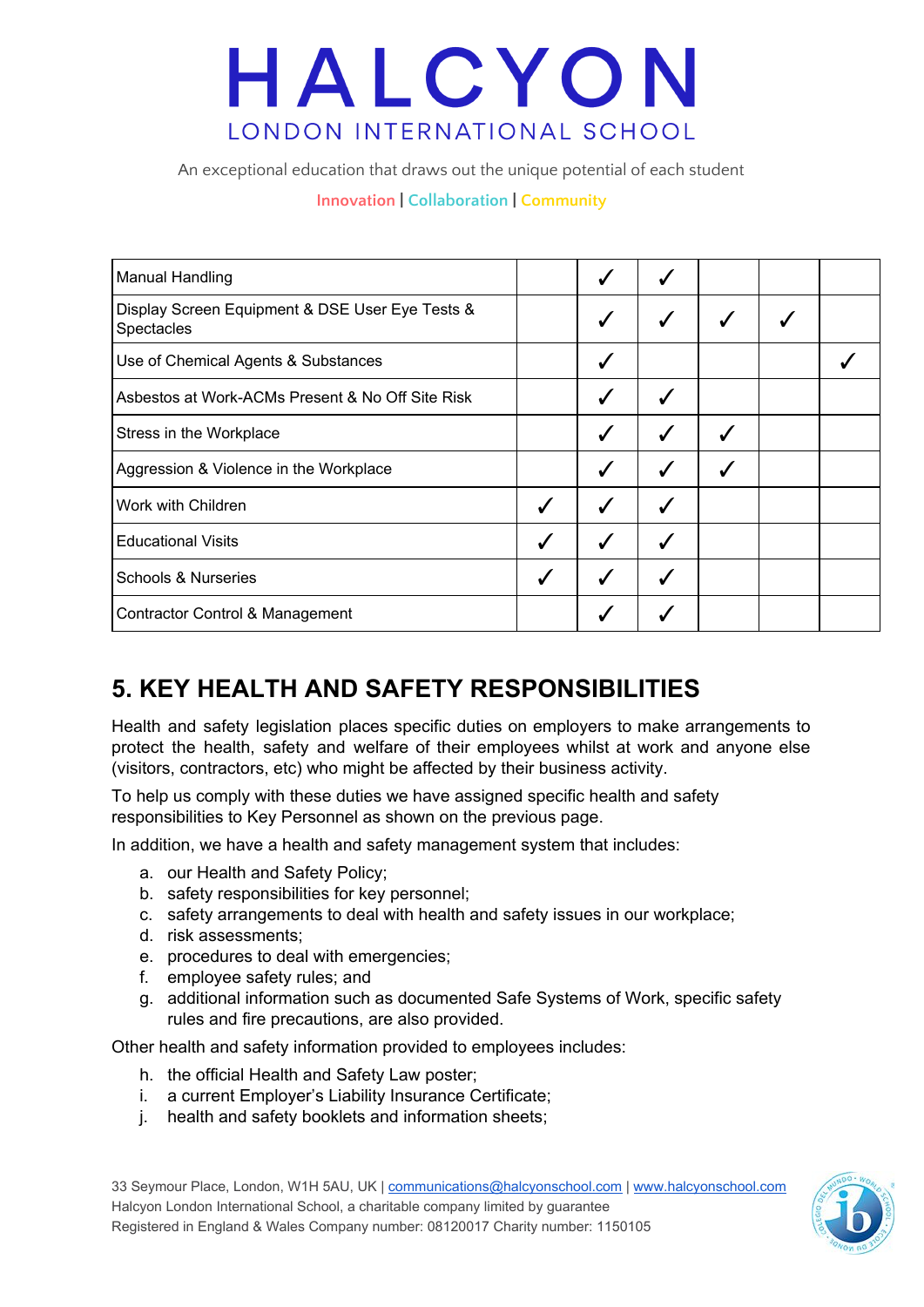An exceptional education that draws out the unique potential of each student

**Innovation | Collaboration | Community**

- k. information about significant findings from risk assessments and action to be taken; and
- l. information relating to Safe Systems of Work and work procedures.

### **6. EMPLOYEES' LEGAL RESPONSIBILITIES**

**All employees have a legal duty to take reasonable care for themselves and others and to cooperate with management on all aspects of health and safety.**

**You must cooperate with and follow all emergency arrangements.**

**You must ensure that you report all accidents, near misses or damage to equipment and property as soon as possible. You must cooperate and assist with accident or incident investigations when asked.**

**You must refrain from deliberate acts or interference with anything provided in the interests of health, safety and welfare. This includes alteration, removal or deliberate disablement of guards and other safety devices and unauthorised alteration or repair of equipment.**

**You must carry out your tasks in a safe manner and follow any instructions, procedures or Safe Systems of Work given to you by managers and supervisors. If you identify a hazard or hazardous situation, you must immediately, or as soon as possible report, it to the person managing the work.**

**You also have a duty to ensure that all personal protective equipment provided for you is worn as directed, kept clean, maintained and stored in the correct manner.**

Remember that these are statutory duties. The **Enforcing [Authorities](https://www.hse.gov.uk/contact/authority.htm)** can prosecute individual employees who fail to comply. Prosecution can result in heavy penalties - fines and or imprisonment.

## **7. SAFETY RULES**

This section outlines some of the general health and safety rules that apply while you are working for us. There may be other more specific procedures where particular working practices apply and for which training and instruction will be provided.

#### **A. Accident Procedures**

- I. You must report all injuries suffered at work (however minor) to management and enter details in the Accident Log.
- II. You must report all accidents, incidents, near misses and dangerous occurrences to management immediately.
- III. You must report all instances of damage to any property or articles to management

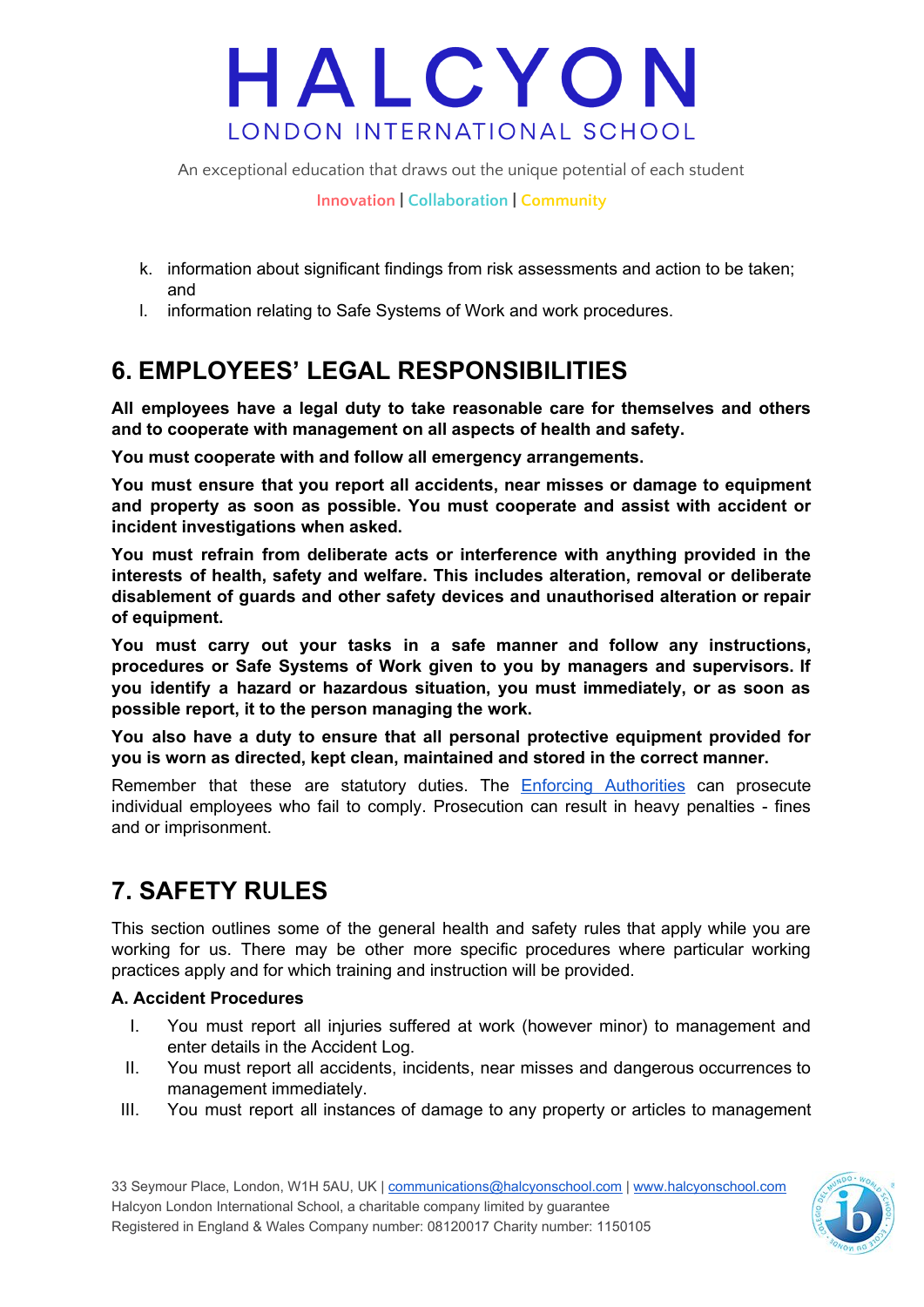An exceptional education that draws out the unique potential of each student

**Innovation | Collaboration | Community**

immediately.

#### **B. Working Practices**

- I. You must not operate any equipment or use hazardous substances unless you have been trained and authorised to do so.
- II. You must use all work equipment in accordance with your training and instructions.
- III. You must report any fault, damage, defect or malfunction in any equipment to management immediately or, if this is not possible, as soon as reasonably practicable.
- IV. You must not make repairs to any work equipment unless you have been trained and authorised to do so.
- V. When cleaning work equipment you must use the correct procedure as instructed.
- VI. Work equipment must not be left switched on without someone in control of it.
- VII. You must use all hazardous substances in accordance with written assessments and instructions.
- VIII. All hazardous, flammable or explosive substances that are not in use must be stored correctly in their designated safe storage areas.
- IX. You must obey the Drugs and Alcohol Policy of the organisation.
- X. You must carry out manual handling tasks as instructed.
- XI. You must comply with all safe working procedures as detailed by the organisation.

#### **C. Working Conditions and Working Environment**

- I. You must clear up any spillage within the work area as soon as possible and report any hazardous conditions that exist.
- II. Waste hazardous substances must be disposed of in a safe and approved manner.
- III. Do not allow hazardous substances to enter drains or sewers.
- IV. You must keep all areas clean and tidy.
- V. You must dispose of all rubbish and waste materials as instructed.
- VI. Disinfection procedures must be followed as instructed.
- VII. You must report any hazardous conditions to management.

#### **D. Fire Precautions**

- I. You must report any use of fire fighting equipment to management.
- II. Do not attempt to fight fires unless you have been trained how to do so.
- III. You must comply with all established emergency procedures.
- IV. You must not obstruct any fire escape route, fire equipment or fire doors at any time. Locked or obstructed fire escape routes must be reported immediately to

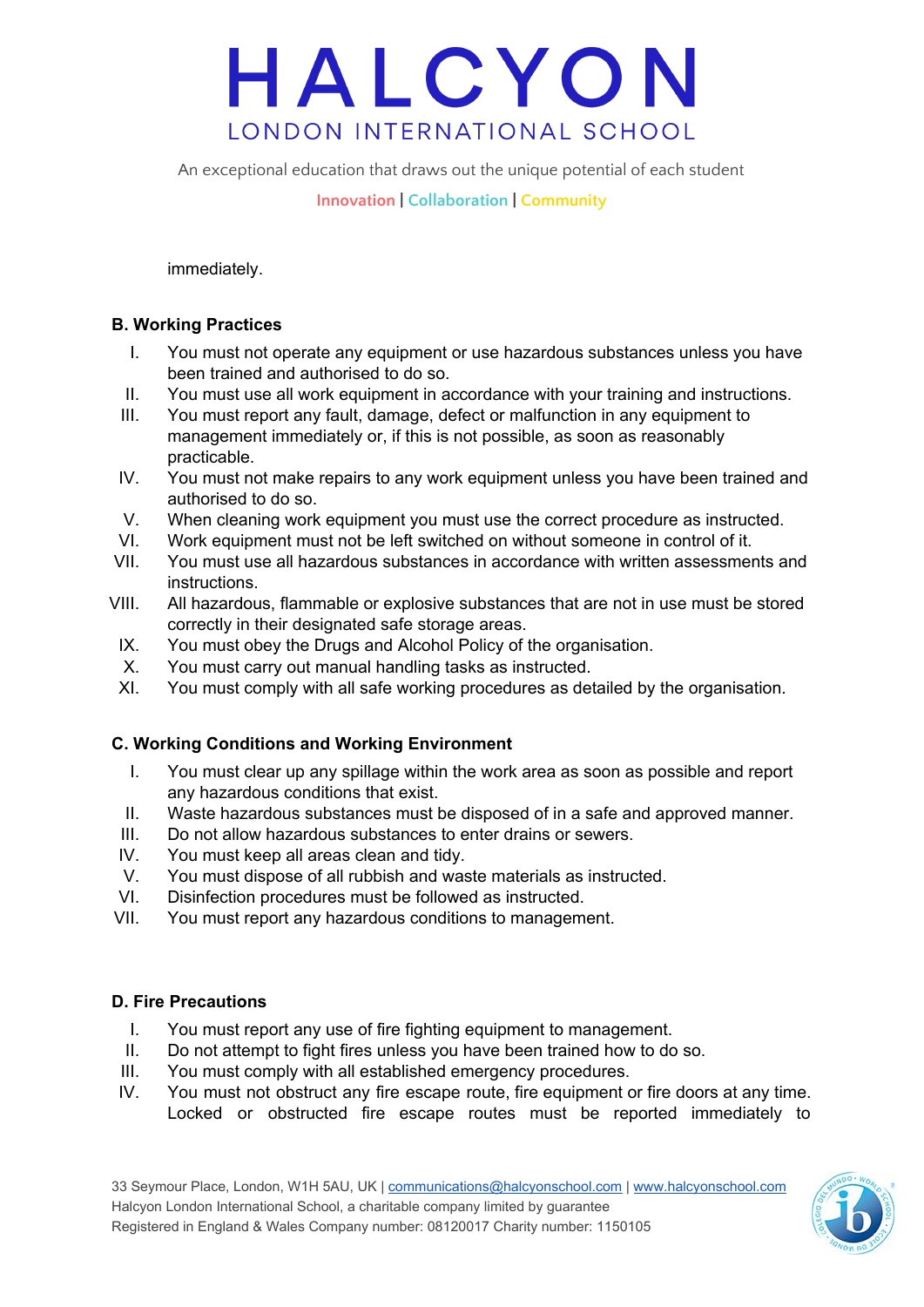An exceptional education that draws out the unique potential of each student

**Innovation | Collaboration | Community**

management.

- V. You must not interfere with or misuse any fire equipment provided.
- VI. Fire doors should be kept closed at all times, unless fitted with an automatic release device.

#### **E. Hygiene**

- I. You must maintain high standards of personal hygiene at all times when at work.
- II. You must protect all open wounds with a suitable dressing, whilst at work.
- III. You must not consume food or drinks in a place where it may become contaminated.

#### **F. Health**

- I. You must report to management any medical condition or use of medication which could affect your safety or the safety of others.
- II. You must cooperate with the organisation's health surveillance provisions.
- III. You must inform management, as soon as possible, if you are pregnant.
- IV. You must report to management any instances of illness that could compromise food hygiene and / or other people's wellbeing. This includes;
	- a. Diarrhoea, sickness (vomiting) and other stomach disorders
	- b. Any discharge from the eyes, ears or nose or a sore throat
	- c. Any septic skin condition such as sores, boils, septic cuts etc.
	- d. Any other infection.
- V. You must inform management of any infections or illness immediately. Decisions to keep you away from work, due to illness, will only be taken after careful consideration.
- VI. You must not attend work under the influence of either alcohol or illegal drugs.

#### **G. Hazard Warning Signs, Signals and Notices**

You must comply with all workplace warning signs, signals and notices displayed.

#### **H.Protective Clothing and Equipment**

You are required to use all personal protective equipment as instructed.

#### **I. Gross Misconduct**

You will be liable to summary dismissal if you are found to have acted in either of the following ways:

i. Serious breaches of the preceding health and safety rules, which endanger the lives of or may cause serious injury to employees or any other person.

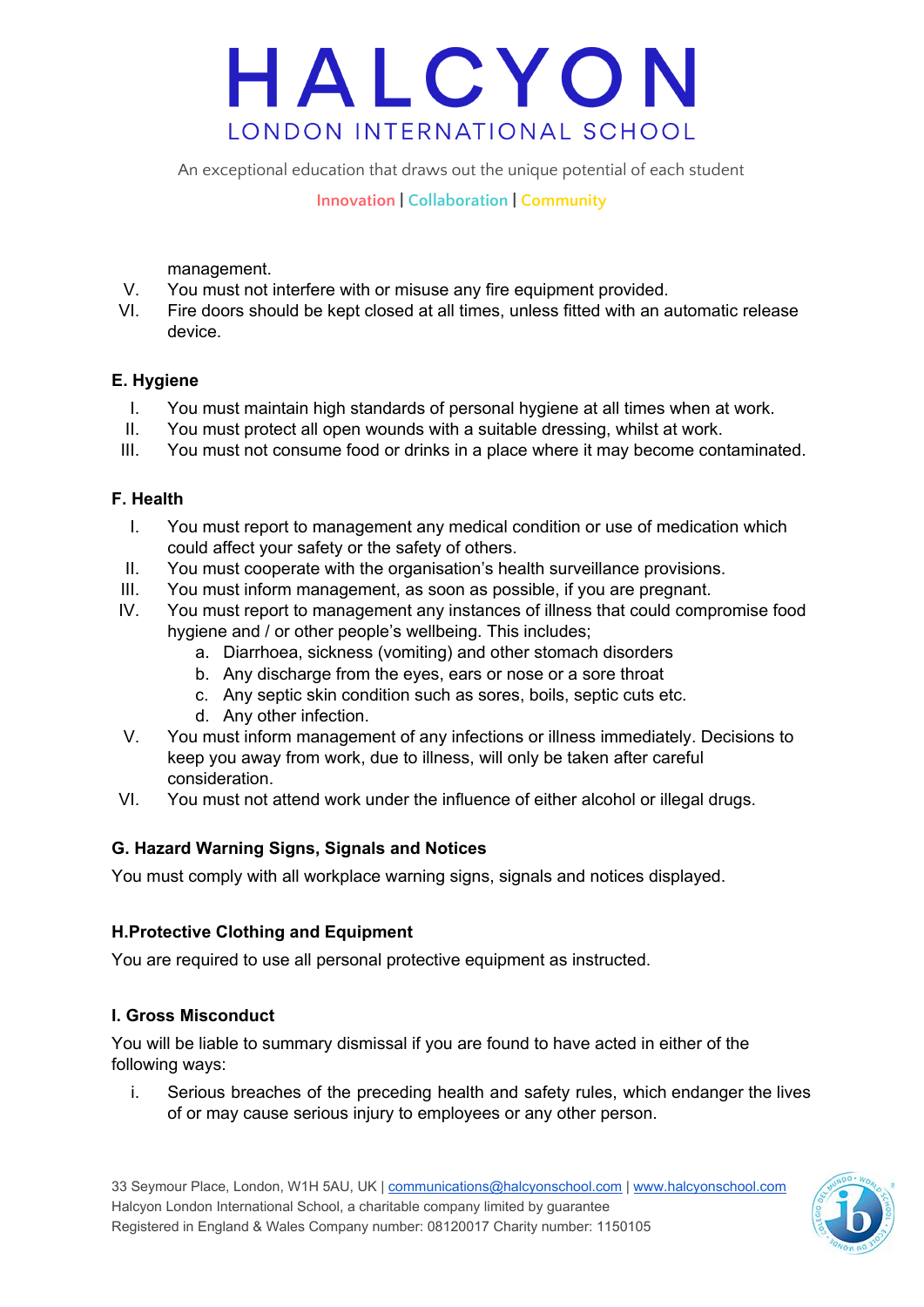An exceptional education that draws out the unique potential of each student

**Innovation | Collaboration | Community**

ii. Interference with or misuse of any equipment for use at work, such that it may cause harm.

## **8. HAZARD REPORTING**

If you have concerns about health or safety hazards in the workplace you should raise them with your supervisor or manager so that they do not go unnoticed and remedial action can be taken.

Recognising that some people can feel uncomfortable about raising hazard issues we also have a system which allows you to report your concerns in writing and (should you choose) anonymously. Complete the Hazard Log form at the back of this handbook, put it in an envelope and place it in the mailbox.

Should you need additional Hazard Log forms or would rather not use the one in this booklet you can get additional copies by asking your line manager.

We encourage your participation in reporting hazards, so that defects or hazards can be quickly identified and remedied before they can cause injury or ill-health to you or your colleagues.

### **9. CONSULTATION**

To promote your involvement in the health and safety of the organisation we provide various formal opportunities for employee consultation. Between those opportunities you should raise any general concerns about health and safety at work with your supervisor or manager. Every effort will be made to provide consultation and communication on important health and safety issues such as:

- a. risk assessments and subsequent safe systems of work;
- b. workplace hazards;
- c. emergency procedures;
- d. new working practices and new work equipment; and
- e. workplace welfare issues.

### **10. OCCUPATIONAL HEALTH**

Hazards that have the potential to harm your health, or anyone connected with our business, are identified in our risk assessments.

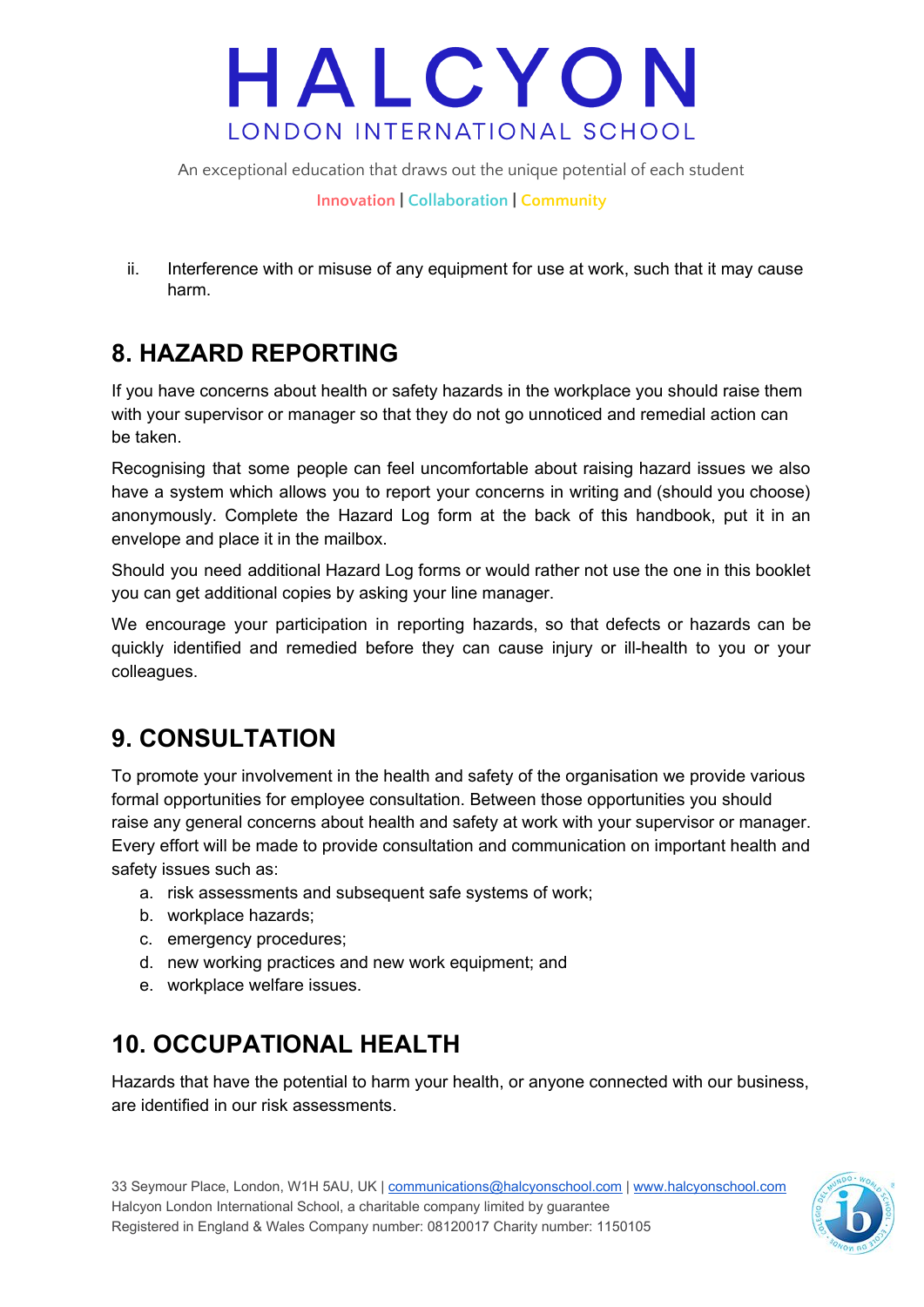An exceptional education that draws out the unique potential of each student

**Innovation | Collaboration | Community**

It is our policy that we only use substances hazardous to health where there is no alternative safe substance that could be used. Where we have to use hazardous substances we always try to use those that present the lowest level of risk to people who use them.

Where risk assessment identifies the presence of Occupational Health hazards and risks we will always implement suitable control measures. Where occupational health surveillance is recognised as being able to recognise and protect against ill-health appropriate systems will be implemented. You will be informed of any requirement for your involvement in this health monitoring.

We anticipate that you will cooperate and take part in health monitoring which will be for your benefit. The specific results of any monitoring carried out by medical qualified assessors will always be confidential.

### **11. RISK ASSESSMENTS**

We carry out the process of risk assessment to reduce the risk of injury and ill health, and identify:

- a. the significant hazards that employees may be exposed to;
- b. who could be harmed and how;
- c. the likelihood of someone being harmed by the hazard;
- d. existing control measures;
- e. what (if any) further actions are required; and
- f. appropriate Safe Systems of Work and necessary training.

For further information on risk assessment and to view those relevant to your work you should speak to your supervisor or manager.

### **12. GENERAL SAFETY RULES**

**Applicable to all Employees, Visitors and Contractors**

- **A. Obey all rules, signs and instructions.**
- **B. Attend for health and safety training or induction as instructed.**
- **C. If you have not been trained to carry out a work activity do not attempt the work.**
- **D. Ensure that all equipment used is in a safe condition.**
- **E. Wear Personal Protective Equipment as specified.**

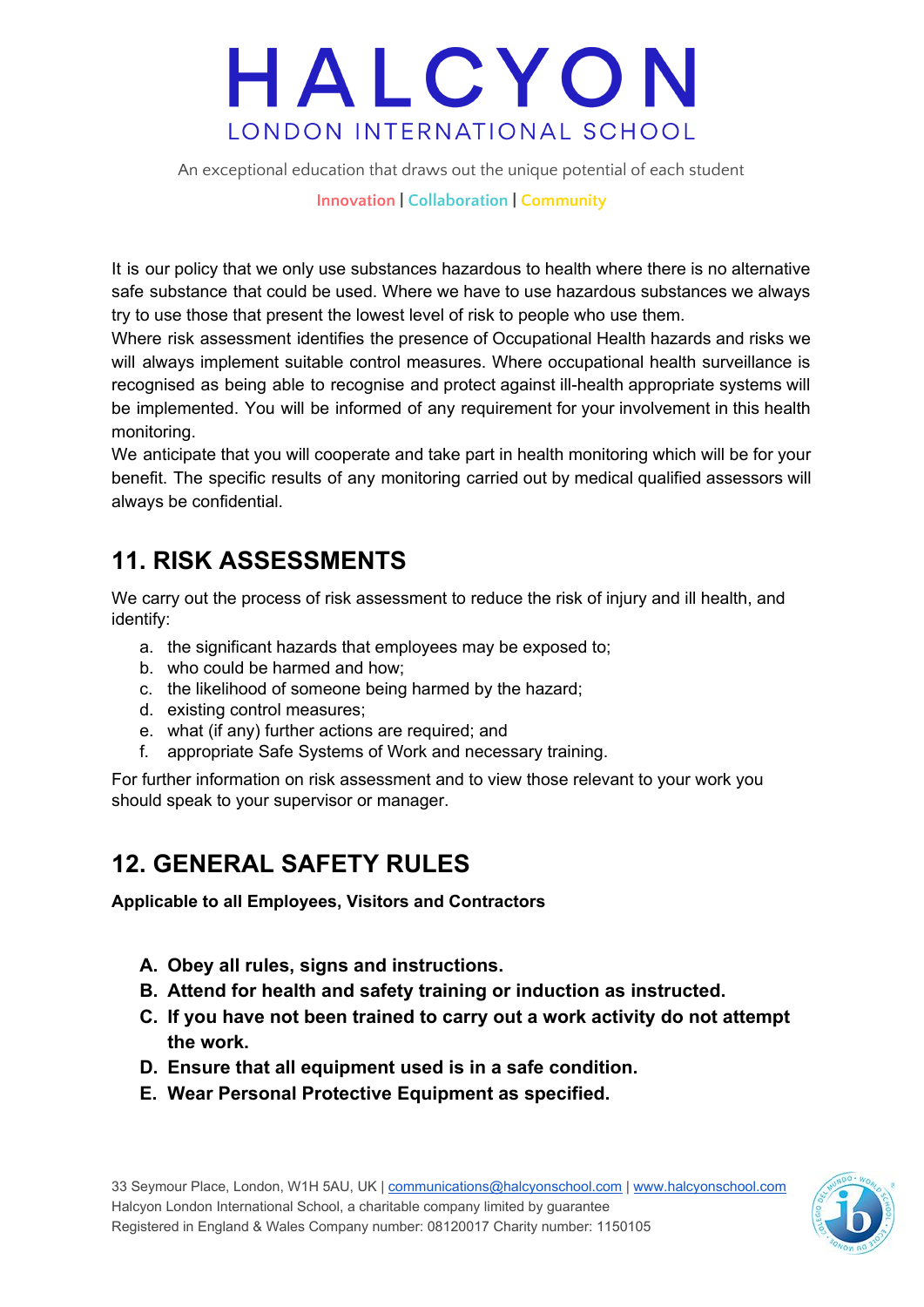An exceptional education that draws out the unique potential of each student

**Innovation | Collaboration | Community**

- **F. Do not enter any areas for which you are unauthorised.**
- **G. All accidents, incidents, hazards and near misses must be reported to the person in charge as soon as possible after the incident.**
- **H. Smoking, including e-cigarettes, is not permitted in the workplace.**
- **I. Maintain good housekeeping at all times.**
- **J. Pedestrian and vehicle traffic routes must be kept clear at all times.**

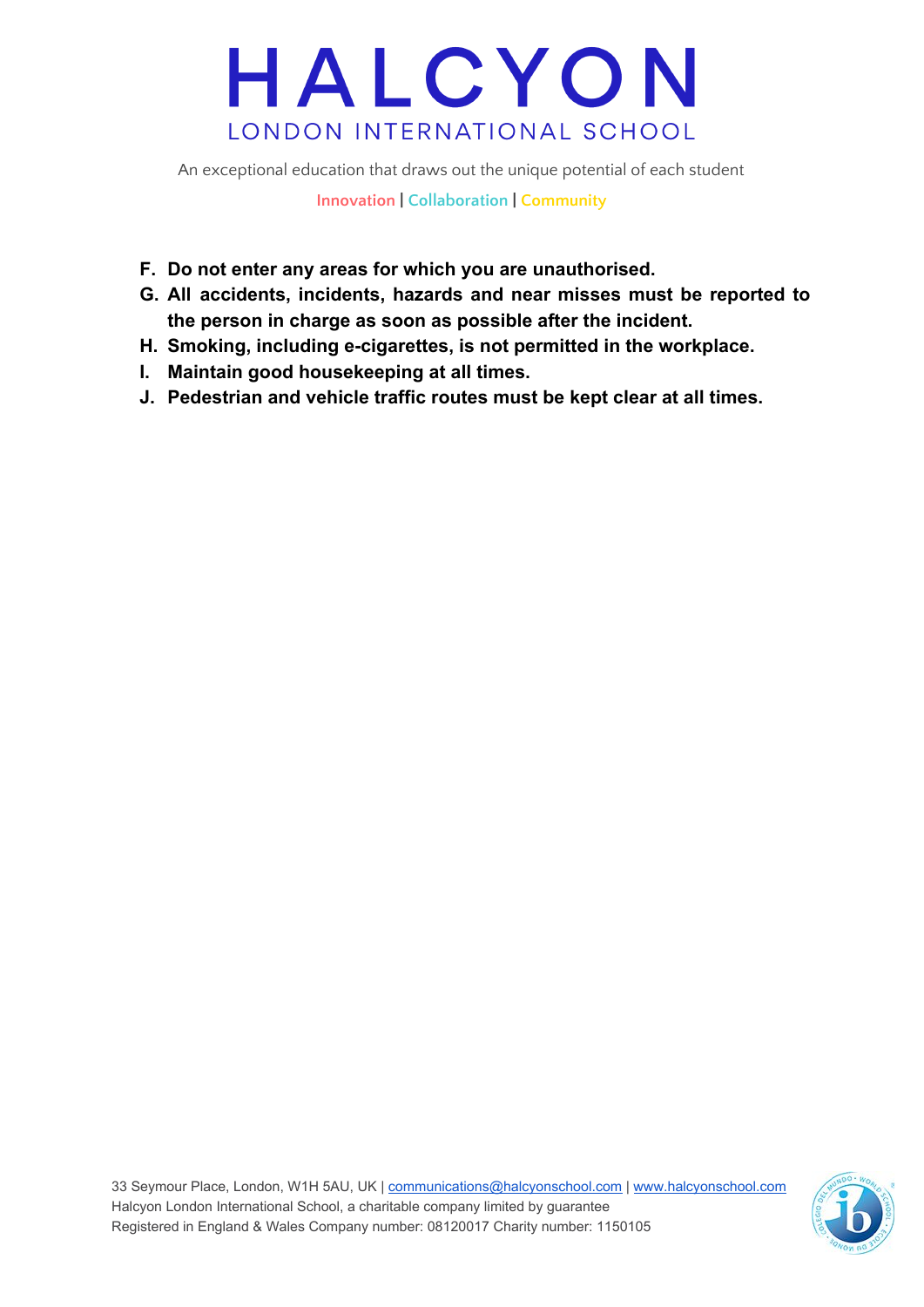An exceptional education that draws out the unique potential of each student

**Innovation | Collaboration | Community**

### **APPENDIX 1.**

### **Halcyon London International School: HAZARD REPORTING FORM**

Use this form to report workplace hazards unsafe working conditions or practices that you are not able to correct for yourself or are not within your area of responsibility.

If you have a suggested solution or remedy please let us know about it.

The business would prefer that you hand this completed form to the Finance and Operations Director so that the issues can be explained, but you do not have to do that. You can simply leave it in the mailbox.

If you need additional copies of this form or would rather not use the one from this booklet you can get additional copies by asking your line manager.

If you wish to remain anonymous there is no need to give your name. All hazards reported, including anonymous reports, will be taken seriously.

| <b>Hazard location:</b>    |
|----------------------------|
| <b>Hazard description:</b> |
|                            |
|                            |
|                            |
|                            |
| <b>Suggested solution:</b> |
|                            |
|                            |
|                            |
|                            |
|                            |
| Your name (not compulsory) |

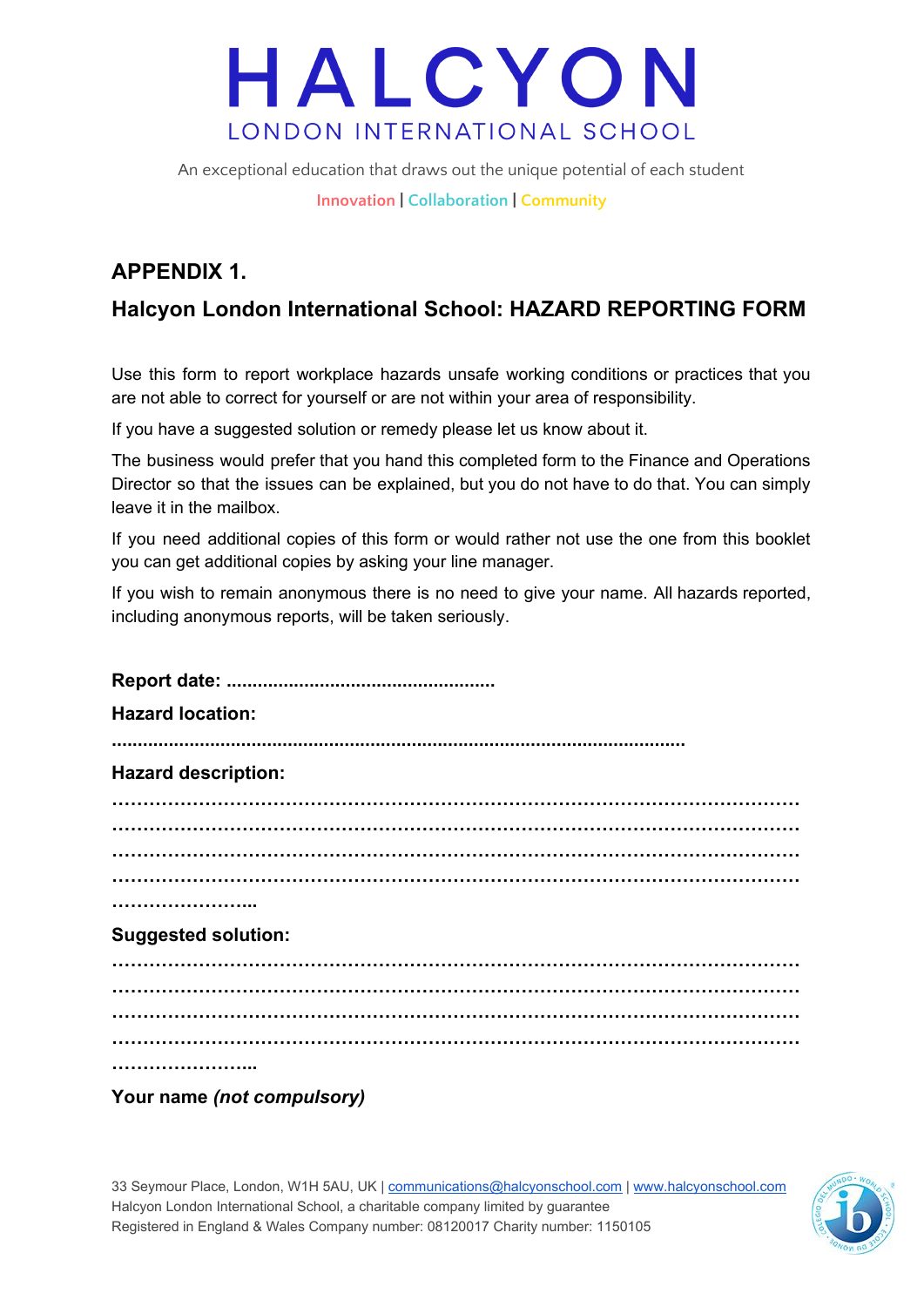An exceptional education that draws out the unique potential of each student

**Innovation | Collaboration | Community**

**......................................................................**.................

### For employer's use

Action identified as necessary:

………………………………………………………………………….

Action allocated to:

........................................................................................................................

Target date for completion: …………………………………….

Employers should copy basic details of this hazard report to form HL, Hazard Log, which will act as a running record and give an oversight of all hazards reported.

### **EMPLOYEE CONFIRMATION OF RECEIPT AND CONTENT OF EMPLOYEE SAFETY HANDBOOK**

Please read the notes below, then sign and date this form.

#### **Part 1**

Halcyon London International School has prepared a Health and Safety Policy. This form is to let you know that the sections of the Policy affecting you, as an employee, are contained in the Employee Safety Handbook.

Should you wish to see the complete Health and Safety Policy this can be arranged; ask your line manager. They will arrange for it to be made available.

Please read the Employee Safety Handbook and take time to understand it. Raise any questions about the content with your manager. Then sign and read the declaration at Part 2.

#### **Part 2**

I have read the Employee Safety Handbook. I understand, accept and will comply with the contents. I understand that compliance with the rules and conditions set out forms part of my contract of employment. I will keep myself aware of its contents and any updates I am told about.